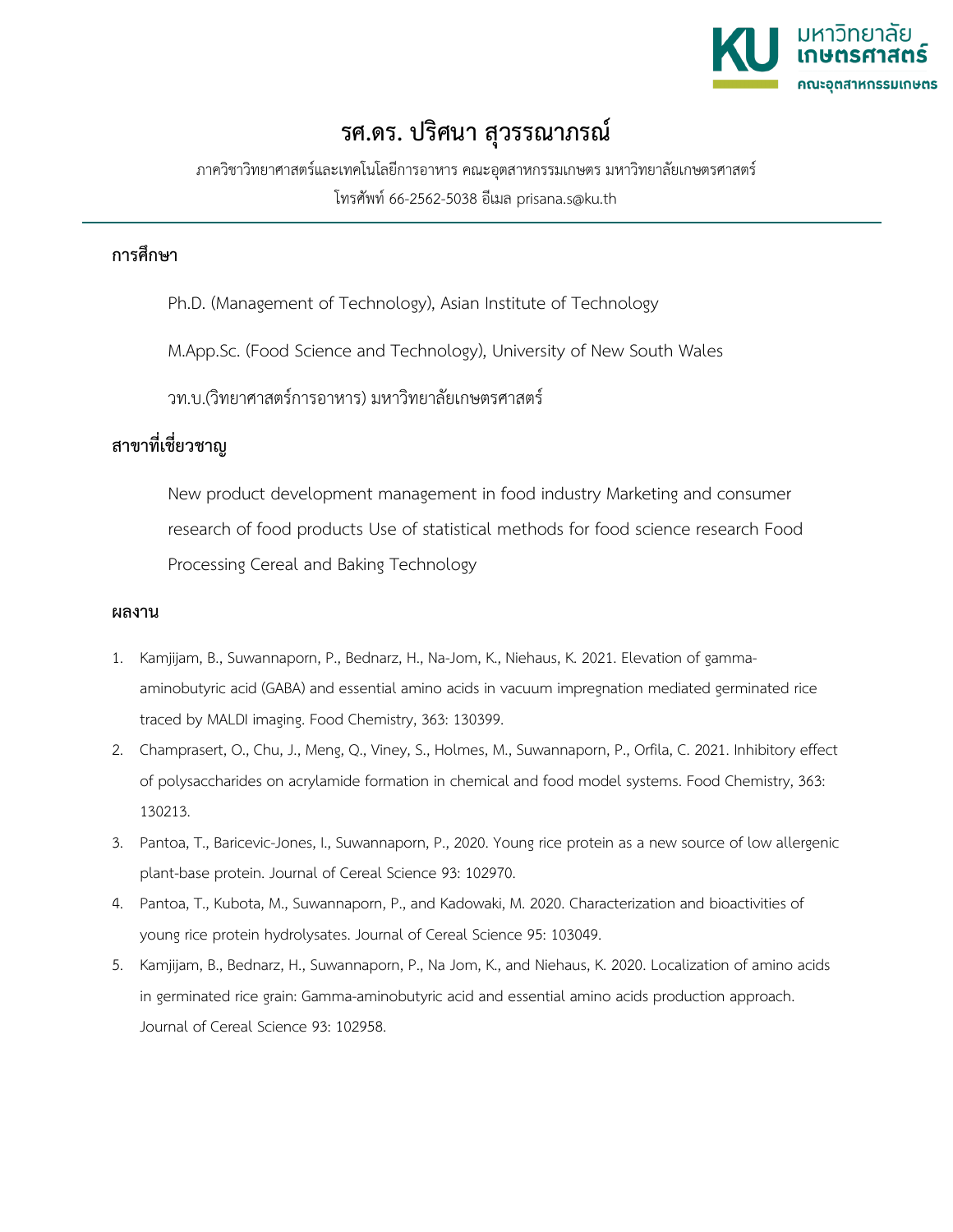

- 6. Ngamsuk, S., Hsu, J.L., Huang, T.C., Suwannaporn, P., 2020. Ultrasonication of young Riceberry milk with bioactive peptides from rice bran: its bioactivities and absorption. Journal of Food and Biosprocess Technology, 13:462-474.
- 7. Kaewmanee, W., Suwannaporn, P., Huang, T.C., Al-Ghazzewi, F., and Tester, R.F. 2019. In-vivo prebiotic properties of Ascophyllum nodosum polysaccharide hydrolysates from lactic acid fermentation. Journal Applied Phycology, 31:3153-3162.
- 8. Denchai, N., Suwannaporn, P., Lin, J., Soontaranon, S., and Kiatponglarp, W., Huang, T.C. 2019. Retrogradation and digestibility of rice starch gels; the joint effect of degree of gelatinization and storage. Journal Food Science, 84(6): 1400-1410.
- 9. Aryupong, J., Suwannaporn, P., Fuongfuchat, A. and Gohtani, S. 2019. Annealing of acid-modified rice starch to use as a thickening agent. Italian Journal of Food Science, pp 155-162.
- 10. Netrprachit, P. Ogawa, M. and Suwannaporn, P. 2019. Transglutaminase crosslinkingto improve quality of rice flour gel. Italian Journal of Food Science, pp 163-170.
- 11. Wattananapakasem, I., Valenberg, H.J.F., Fogliano, V., Costabile, A., Suwannaporn, P., 2018. Synbiotic microencapsulation from slow digestible colored rice and its effect on yoghurt quality. Journal of Food and Bioprocess Technology, 11(6): 1111-1124.
- 12. Wattananapakasem, I., Costabile, A., and Suwannaporn, P. 2018. Slow digestible colored rice flour as wall material for microencapsulation: Its impacts on gut bacterial population and metabolic activities. Food Research International, 103(182-191).
- 13. Subpuch, N., Huang, T.C. and Suwannaporn, P. 2016. Enzymatic digestible starch from pyrodextrinization to control the release of tocopheryl acetate microencapsulation in simulated gut model. Food Hydrocolloids, 53:277-283.
- 14. Jinkarn, T. and Suwannaporn, P., 2015. Trade-off analysis of functional packaging attributes for foods and drinks. British Food Journal, 117(1): 139-156.
- 15. Suwannaporn, P., Tester, R.F., Al-Ghazzewi, F.H., Artitdit, P. 2015. Effect of short term administration of konjac glucomannan hydrolysates on adult blood lipid parameters and glucose concentrations. Nutrition and Food Science, 45(4): 616-624.
- 16. Ploypetchara, T., Suwannaporn, P., Pechyen, C. and Gohtani, S. 2015. Retrogradation of rice flour gel and dough: A plasticization effects of some food additives. Cereal Chemistry, 92(2): 198-203.
- 17. Jungrussameepanich, P., Huang, T.C. and Suwannaporn, P. 2015. Immuno-regulatory activities of nonstarch polysaccharide extracted from rice during grain development. Journal of Food Science and Agricultural Technology, 1(1): 122-125.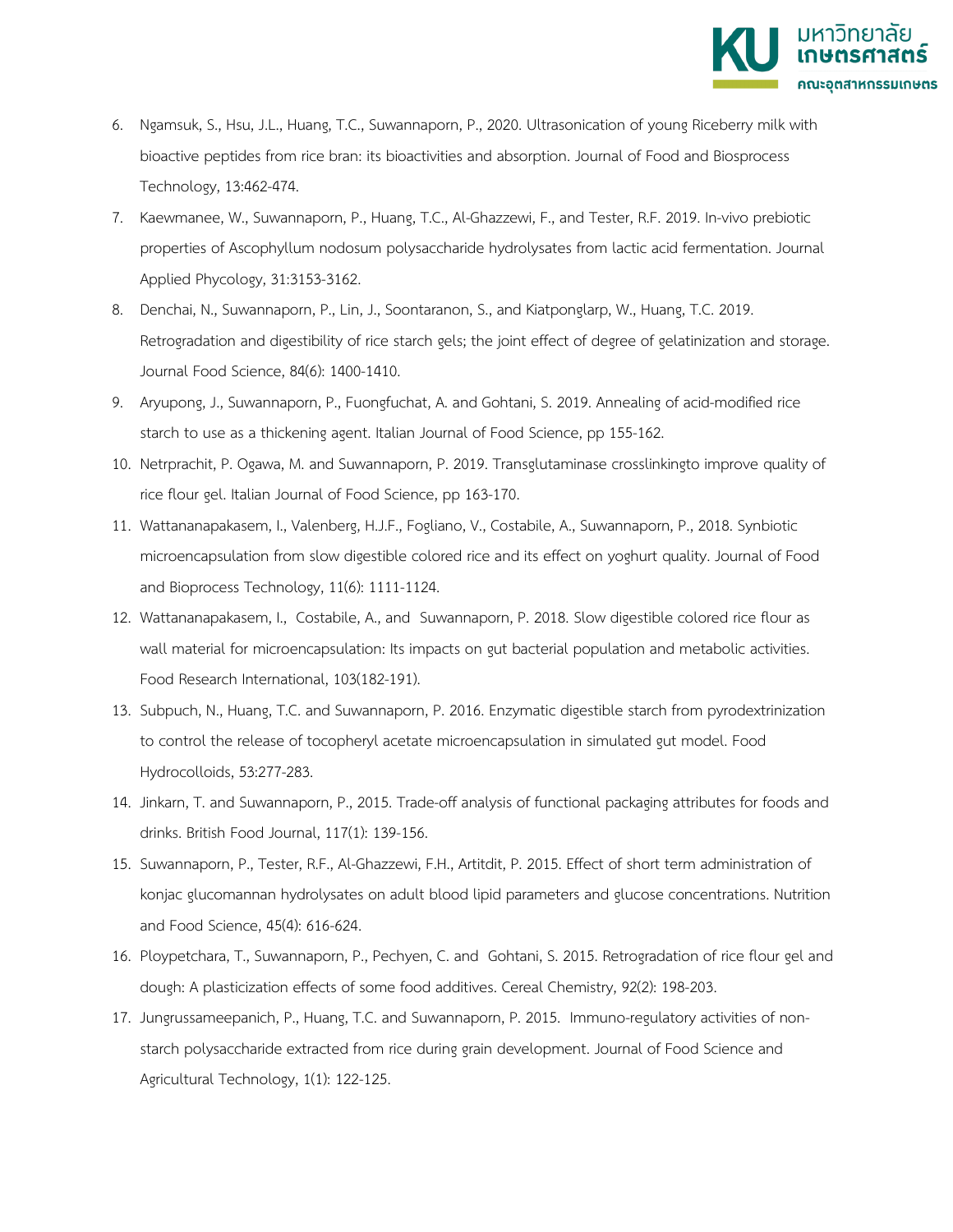

- 18. Suwannaporn, P., Wiwattanawanich, K. and Tester, R.F. 2014. Effect of water requirement and alkali on wheat-rice noodle quality. Starch/Starke, 66(5-6): 475-483.
- 19. Suwannaporn, P., Thepwong, K., Tester, R., Al-Ghazzewi, F., Piggott, J., Shen, N., Chen, Z., Chen, F., Yang, J., Zhang, D. and Tang, M. 2013. Tolerance and nutritional theraphy of dietary fibre from Konjac Glucomannan hydrolysates for patients with inflammatory bowel disease (IBD). Bioactive Carbohydrates and Dietary Fibre, 2:93-98.
- 20. Dorglamud, S., Suwannaporn, P., Huang, T.C., and Tester, R.F. 2013. Physicochemical properties of protease-treated rice flour. Starch/Starke, 65(78): 613-620.
- 21. Sakchareonkeat, P. Huang, T.C. Suwannaporn, P. Chiang, Y.H., Hsu, J.L., Hong, Y.H. 2013. Encapsulation Efficiency of Coenzyme Q10-Liposomes in Alginate, Nutrition and Food Science, 43(2): 150-160.
- 22. Supakornchuwong, C. and Suwannaporn, P. 2012. Attitudes toward Rice Compared to Potatoes and Pasta among British, French, Dutch and Belgian Consumers. Journal of Sensory Studies, 27: 71-77.
- 23. Suwannaporn, P. and Wiwattanawanich, K. 2011. Effects of Water Requirement and Substitution Level on Wheat-Rice Noodles with Hydrocolloids. Starch/Starke, 63 (8): 493-502.
- 24. Laopoolkit, P. and Suwannaporn, P. 2011. Effect of pretreatments and vacuum drying on instant dried pork process optimization. Meat Science, 88(3): 553-558.
- 25. Pitiphunpong, S., Champangern, S. and Suwannaporn, P. 2011. The Jasmine rice (KDML 105 Variety) Adulteration Detection Using Physico-Chemical Properties. Chiang Mai Journal of Science, 38(1): 105-115.
- 26. Cham. S. and P. Suwannaporn, 2010. Effect of hydrothermal treatment of rice flour on various rice noodles' quality. Journal of Cereal Science, 51: 284-291
- 27. Suwannaporn, P. and M. Speece. 2010. Assessing new product development success factors in the Thai food industry. British Food Journal. 112 (4): 364-386.
- 28. Pitiphunpong, S. and P. Suwannaporn, 2009. Physicochemical properties of KDML 105 rice cultivar from different cultivated locations in Thailand. Journal Science Food and Agriculture. 89: 2186-2190
- 29. Prasert, W. and P. Suwannaporn. 2009. Process Optimization of Instant Jasmine Rice; Its Physicochemical Properties and Eating Quality. Journal of Food Engineering. 95: 54-61
- 30. Suwannaporn, P., A. Linnemann. 2008. Consumer Preferences and Buying Criteria for Jasmine Rice. Journal of Food Products Marketing. 14 (4): 33-53.
- 31. Suwannaporn, P., A. Linnemann and R. Chaveesuk. 2008. Consumer Preference of Rice Products : The Application of Preference Mapping in New Product Development. British Food Journal. 110(6):595-606
- 32. Suwannaporn, P., A. Linnemann. 2008. Rice Eating Quality Among Consumers In Different Rice Grain Preference Countries. Journal of Sensory Studies. 23(1): 1-13